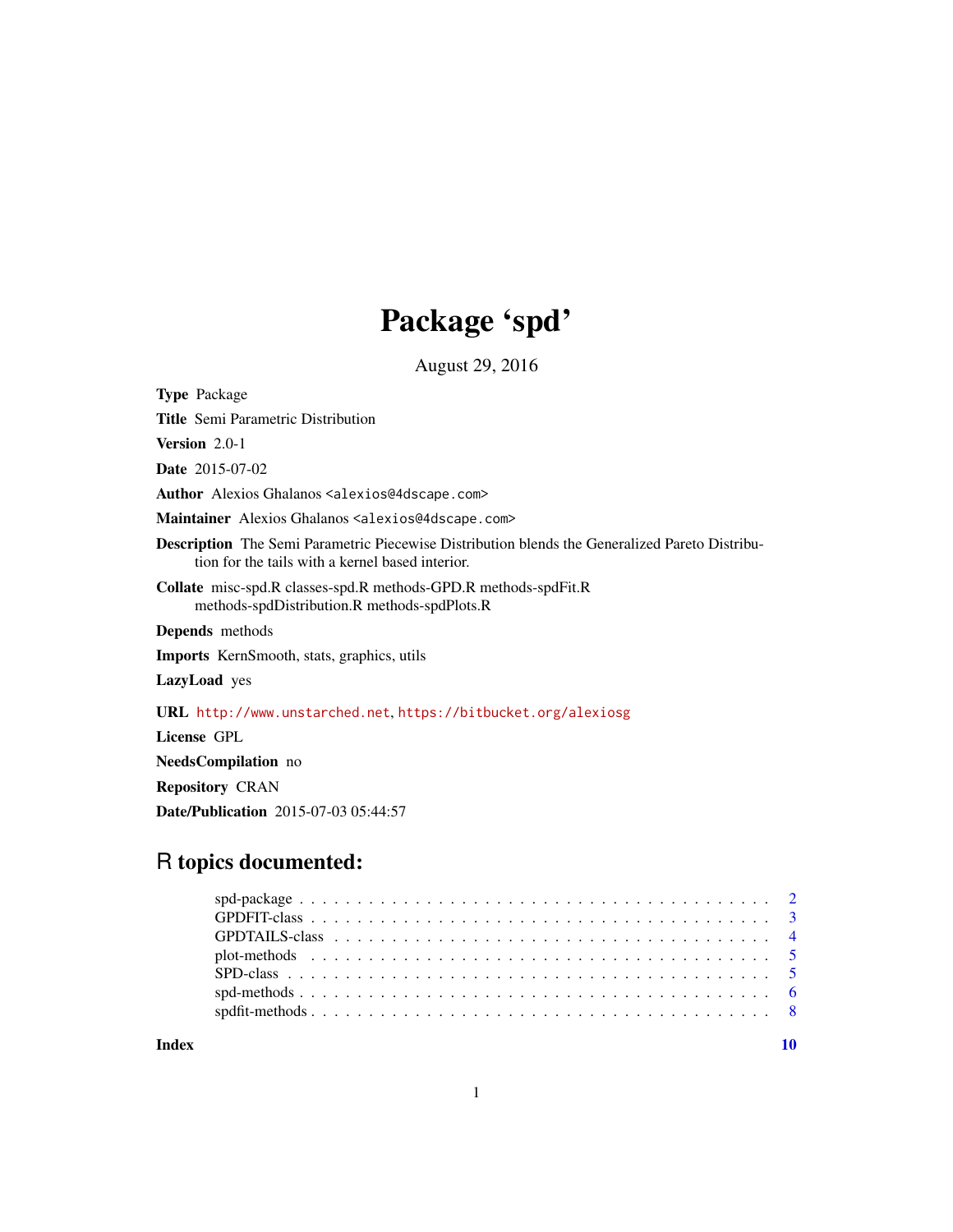#### Description

The Semi-Parametric Distribution is a piecewise distribution constructed by parametrically modelling the tails of the distribution using an appropriate distribution (e.g. generalized pareto) and the interior by kernel methods. The package implements fit, distribution, density, quantile and random number generation. Currently, only the generalized pareto distribution is implemented for modelling the tails, but the package can easily be extended.

# Details

| Package:  | spd        |
|-----------|------------|
| Type:     | Package    |
| Version:  | $2.0 - 0$  |
| Date:     | 2013-12-15 |
| License:  | GPL        |
| LazyLoad: | yes        |
| Depends:  | methods    |

The main functionality of the package is contained in the [SPD](#page-4-1) class, created by calling [spdfit](#page-7-1). Methods for density [dspd](#page-5-1), distribution [pspd](#page-5-1), quantile [qspd](#page-5-1) and random number generation [rspd](#page-5-1) exist and take 2 main arguments, the input value and the fitted object.

The spd package uses the "bkde" function from the package KernSmooth for the kernel interior fit, while for the tail fit borrows from the fExtremes package and implements a locally modified copy of the gpd functionality and methods.

#### Author(s)

Alec Stephenson for the functions from R\'s "evd-package", Alec Stephenson for the functions from R\'s "evir-package", Alexander McNeil for the EVIS functions underlying the "evir-package", Diethelm Wuertz for the functions from R\'s "fExtremes-package", M.P.Wand and M.C.Jones for the functions from R\'s "KernSmooth-package", Alexios Ghalanos for this package.

#### References

Carmona, R. and J. Morrisson (2001). Heavy Tails and Copulas with Evanesce, ORFE Tech. Report, Princeton University

Carmona, R. (2001). Statistical Analysis of Financial Data, with an implementation in Splus Embrechts, P., Klueppelberg, C., Mikosch, T. (1997); *Modelling Extremal Events*, Springer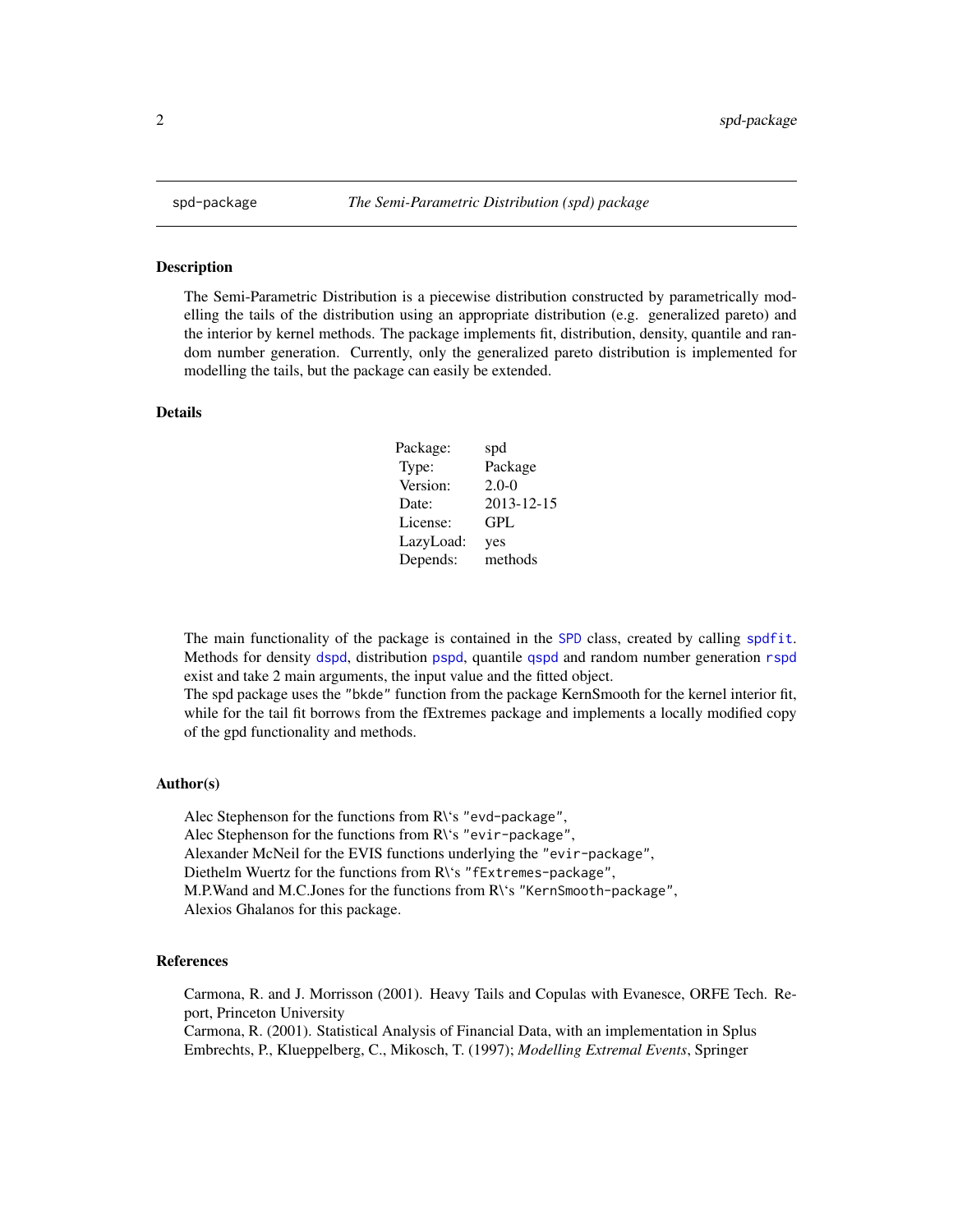#### <span id="page-2-0"></span>GPDFIT-class 3

#### Examples

```
## Not run:
library(MASS)
x<-SP500/100
fit<-spdfit(x)
show(fit)
```
## End(Not run)

<span id="page-2-1"></span>

GPDFIT-class *Class: Generalized Pareto Distribution*

#### Description

Locally implemented and slightly modified class for the generalized pareto distribution (gpd) fit, borrowed from package fExtremes. Created on modelling the tails of the data by [spdfit](#page-7-1)

# Objects from the Class

Objects of this class cannot be created by user as the methods are not exported.

# Slots

call: Object of class "call" method: Object of class "character" parameter: Object of class "list" data: Object of class "list" fit: Object of class "list" residuals: Object of class "numeric" title: Object of class "character" description: Object of class "character"

# Note

S3 plot method exists which provides for visual inspection of the fit and is called by the higher level S3 plot method of the [SPD](#page-4-1) class

#### Author(s)

Alec Stephenson for the functions from R\'s "evd-package", Alec Stephenson for the functions from R\'s "evir-package", Alexander McNeil for the EVIS functions underlying the "evir-package", Diethelm Wuertz for the functions from R\'s "fExtremes-package", M.P.Wand and M.C.Jones for the functions from R\'s "KernSmooth-package", Alexios Ghalanos for this package.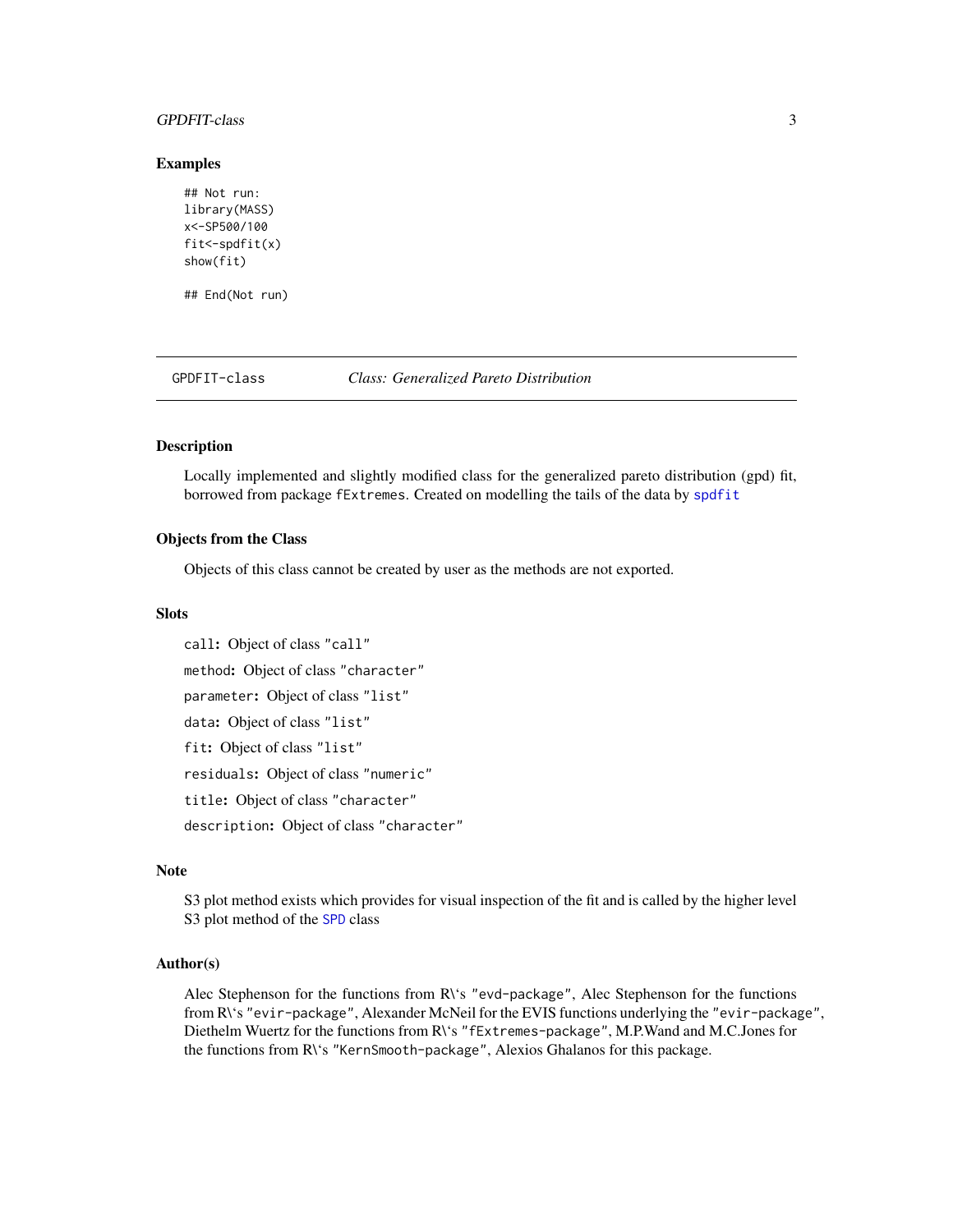#### References

Carmona, R. and J. Morrisson (2001). Heavy Tails and Copulas with Evanesce, ORFE Tech. Report, Princeton University

Carmona, R. (2001). Statistical Analysis of Financial Data, with an implementation in Splus Embrechts, P., Klueppelberg, C., Mikosch, T. (1997); *Modelling Extremal Events*, Springer

<span id="page-3-1"></span>GPDTAILS-class *Class: GPDTAILS*

#### Description

Class: SPD with Generalized Pareto Distribution (GPD) Tails

#### Objects from the Class

Objects can be created by calling [spdfit](#page-7-1). The main implemented class of the spd package holding the details of the fitted object with gpd tails.

# **Slots**

call: ... method: the gpd fitting method kernel: the kernel type data: the original dataset threshold: the upper and lower thresholds fitted ptails: the upper and lower cutoff points. fit: the upper and lower gpd fit and the interior kernel fit objects. title: optional title of project description: optional description

### Extends

Class [SPD](#page-4-1), directly.

#### Author(s)

Alexios Ghalanos

#### References

Carmona, R. and J. Morrisson (2001). Heavy Tails and Copulas with Evanesce, ORFE Tech. Report, Princeton University Carmona, R. (2001). Statistical Analysis of Financial Data, with an implementation in Splus

<span id="page-3-0"></span>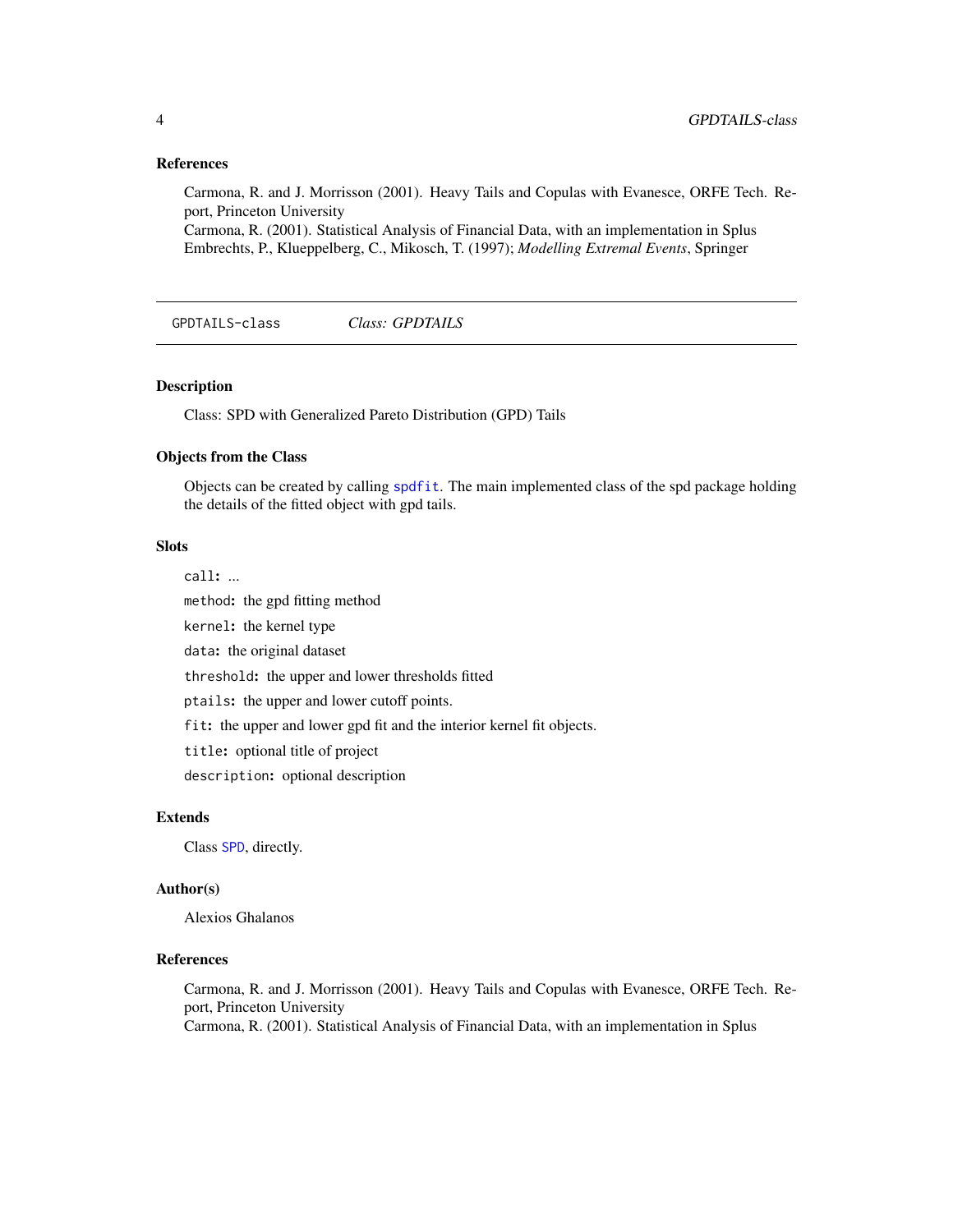# <span id="page-4-0"></span>Description

Locally implemented and modified methods for plotting the fit of the [GPDFIT](#page-2-1) object (taken from package fExtremes), and the overall fit of the [GPDTAILS](#page-3-1) object.

#### Usage

 $plot(x,y,...)$ 

# Arguments

| X       | An object of class GPDFIT or GPDTAILS.                                                                                                               |
|---------|------------------------------------------------------------------------------------------------------------------------------------------------------|
| V       | missing                                                                                                                                              |
| $\cdot$ | [which] -<br>Valid arguments are "ask" for interactive plotting, "all" to plot all or a number<br>from 1 to 6 indicating the desired charts to plot. |

# Examples

```
## Not run:
library(MASS)
x<-SP500/100
fit < -splitplot(fit,which=1)
# this in fact exctracts the GPDFIT object (from GPDTAILS) for which plot
# methods exist.
plot(fit,which=3)
```
## End(Not run)

<span id="page-4-1"></span>SPD-class *Class: Semi-Parametric Distribution*

# Description

Virtual Class for holding the tail fit and kernel interior objects.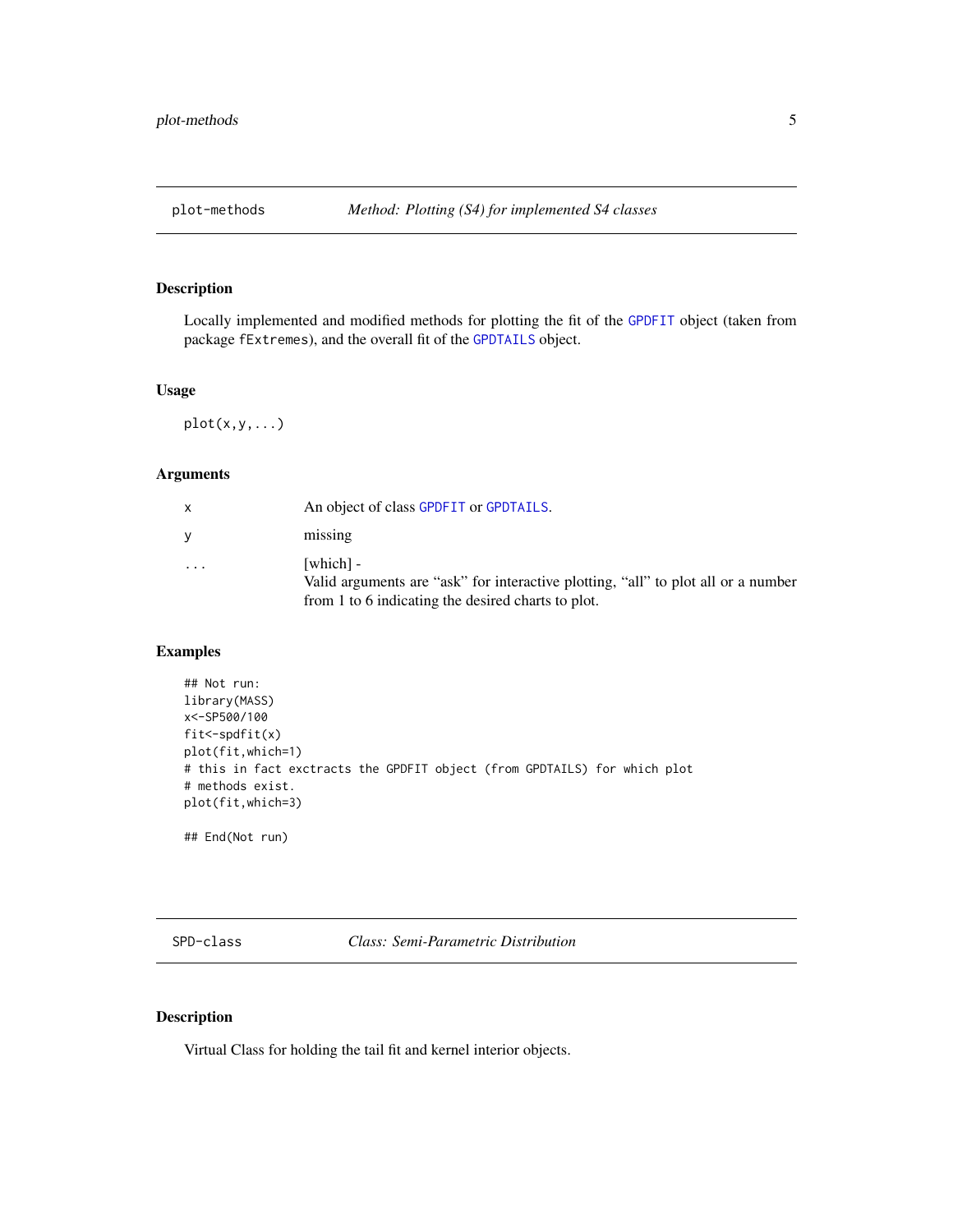#### <span id="page-5-0"></span>Methods

```
dspd signature(x = "numeric", fit = "SPD", linear = "logical"): density function
pspd signature(q = "numeric", fit = "SPD", linear = "logical"): distribution function
qspd signature(p = "numeric", fit = "SPD", linear = "logical"): quantile function
rspd signature(n = "numeric", fit = "SPD", linear = "logical"): random number
    generation function
show signature(object = "SPD"): show method
```
# Objects from the Class

A virtual Class: No objects may be created from it.

#### Author(s)

Alexios Ghalanos

#### References

Carmona, R. and J. Morrisson (2001). Heavy Tails and Copulas with Evanesce, ORFE Tech. Report, Princeton University

Carmona, R. (2001). Statistical Analysis of Financial Data, with an implementation in Splus

#### Examples

```
showClass("SPD")
```
spd-methods *Method: Semi-Parametric Distribution*

# <span id="page-5-1"></span>Description

Density, Distribution, Quantile and Random Number Generation methods for the Semi-Parametric Distribution.

#### Usage

```
dspd(x, fit, linear)
pspd(q, fit, linear)
qspd(p, fit, linear)
rspd(n, fit, linear)
```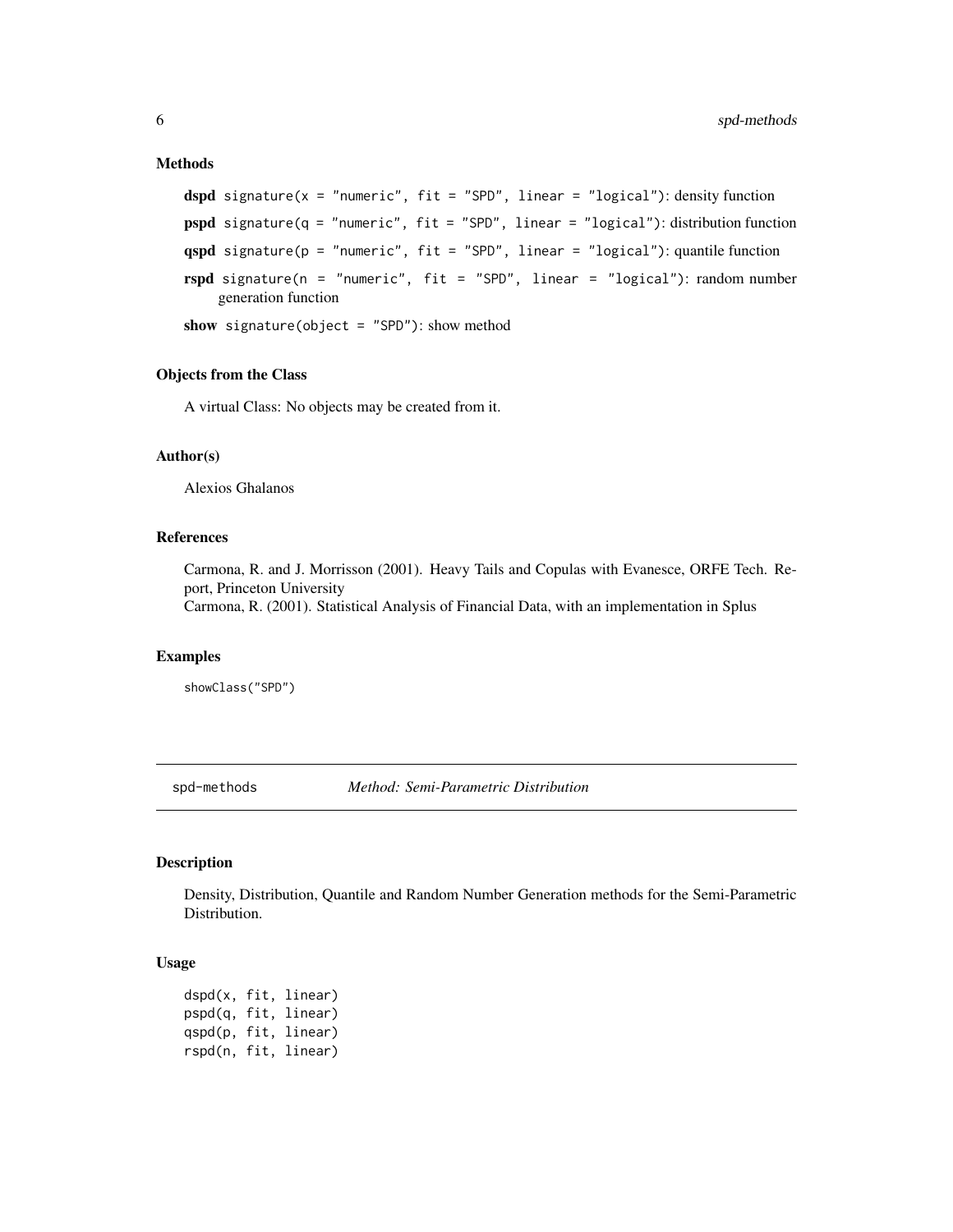# spd-methods 7

#### Arguments

| n      | $[\text{rspd}]$ -<br>the number of random deviates to be generated from fitted distribution.                                    |
|--------|---------------------------------------------------------------------------------------------------------------------------------|
| р      | a vector of probability levels, the desired probability for the quantile estimate<br>$(e.g. 0.99)$ for the 99th percentile).    |
| x,q    | $[pspd, dspd]$ -<br>a numeric vector of quantiles.                                                                              |
| fit    | [all] -<br>the object of class SPDFIT created by calling the spdfit function.                                                   |
| linear | $\lceil \text{all} \rceil$ -<br>logical, if TRUE interior smoothing function uses linear interpolation rather than<br>constant. |

### Value

All values are numeric vectors:

 $d*$  returns the density (pdf),

p\* returns the probability (cdf),

q\* returns the quantiles (inverse cdf), and

r\* generates random deviates.

# Note

The density is computed using the generalized pareto distribution in the tails, while for the middle, the density is computed by using a smooth gradient approach. Interpolation is used to splice together the ends with the middle portion, providing for an approximate piecewise constant density function. As such, caution should be used when interpreting results obtained by use of this function.

# Author(s)

Alec Stephenson for the functions from R\'s evd package, Alec Stephenson for the functions from R\'s evir package, Alexander McNeil for the EVIS functions underlying the evir package, Diethelm Wuetrz for the fExtremes Implementation of the gpd, Alexios Ghalanos for the SPD Implementation,

# References

Embrechts, P., Klueppelberg, C., Mikosch, T. (1997); *Modelling Extremal Events*, Springer. Carmona, R. (2004);*Statistical Anlaysis of Financial Data in Splus*, Springer.

# Examples

```
## Not run:
library(MASS)
x = SP500/100
fit=spdfit(x, upper=0.9, lower=0.1)
```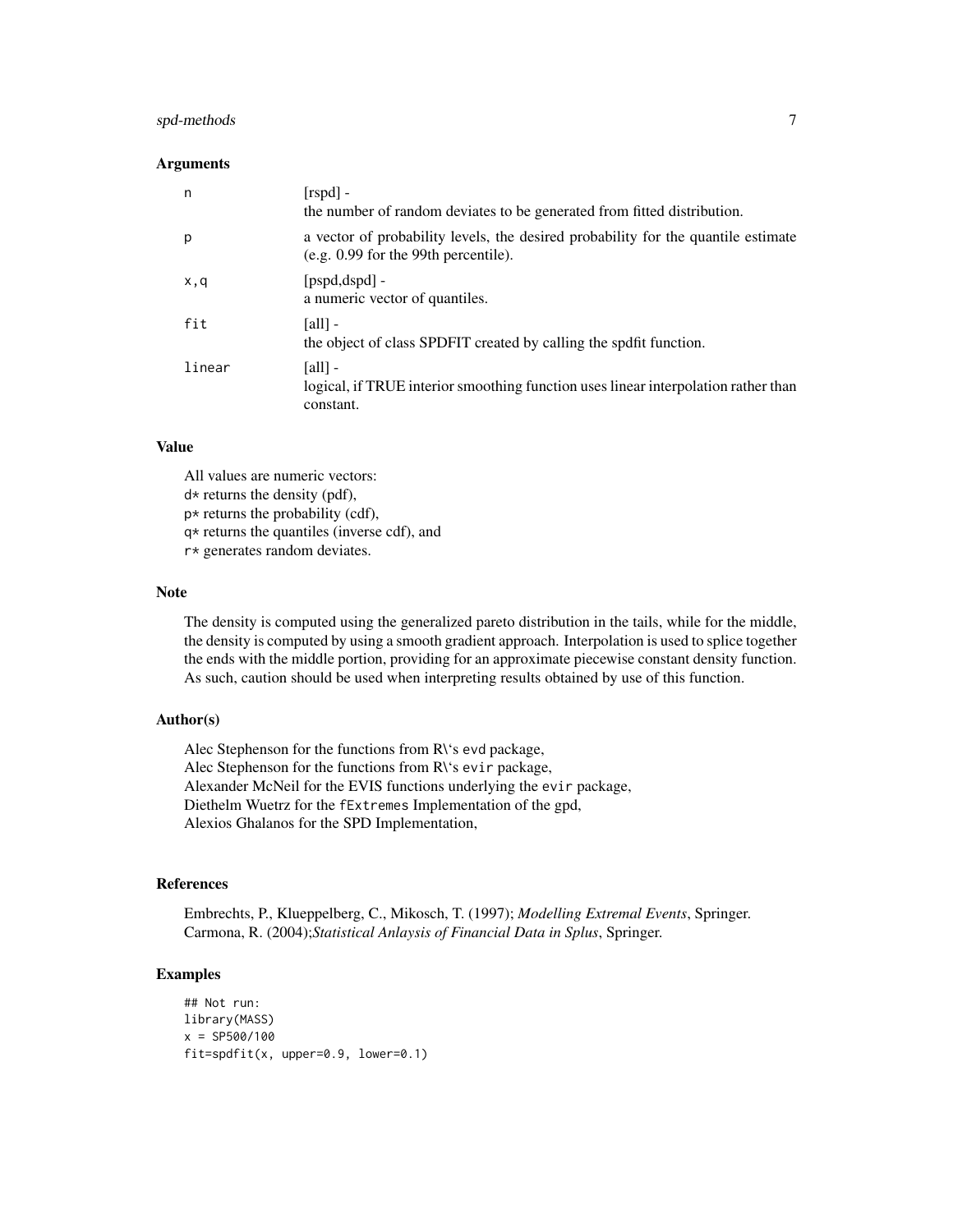```
## rspd -
  par(mfrow = c(2, 2), cex = 0.7)r = rspd(n = 1000, fit)hist(r, n = 100, probability = TRUE, xlab = "r",
  col = "steelblue", border = "white", main = "Density")box()
## dspd -
  # Plot empirical density and compare with true density:
  r = rspd(n = 1000, fit)hist(r, n = 100, probability = TRUE, xlab = "r",
  col = "steelblue", border = "white",main = "Density")
  box()
  x = seq(-0.3, 0.3, length.out = 1000)lines(x, dspd(x, fit), col = "darkorange", lwd=2)## pspd -
  # Plot df and compare with true df:
  plot(sort(r), (1:length(r)/length(r)),
  ylim = c(0, 1), pch = 19,
  cex = 0.5, ylab = "p", xlab = "q", main = "CDF")
  grid()
  q = seq(-0.3, 0.3, length.out = 1000)lines(q, pspd(q, fit), col = "darkorange",lwd=2)
## End(Not run)
```
spdfit-methods *Method: Fitting the Semi-Parametric Distribution*

#### <span id="page-7-1"></span>Description

The semi-parametric distribution fitting method.

#### Usage

```
spdfit(data, upper = 0.9, lower = 0.1, tailfit='GPD", type = c("mle", "pwm"),kernelfit = c("normal", "box", "epanech", "biweight", "triweight"),
information = c("observed", "expected"), title = NULL, description = NULL, ...)
```
#### **Arguments**

| data    | An object coercible to a matrix.                                                                                                                                                                              |
|---------|---------------------------------------------------------------------------------------------------------------------------------------------------------------------------------------------------------------|
| upper   | Upper tail cutoff for fitting the generalized pareto or other distribution.                                                                                                                                   |
| lower   | Lower tail cutoff for fitting the generalized pareto or other distribution.                                                                                                                                   |
| tailfit | Distribution to Use for fitting the tails.                                                                                                                                                                    |
| type    | A character string selecting the desired estimation method, either "mle" for the<br>maximum likelihood method or "pwm" for the probability weighted moment<br>method. By default, the first will be selected. |

<span id="page-7-0"></span>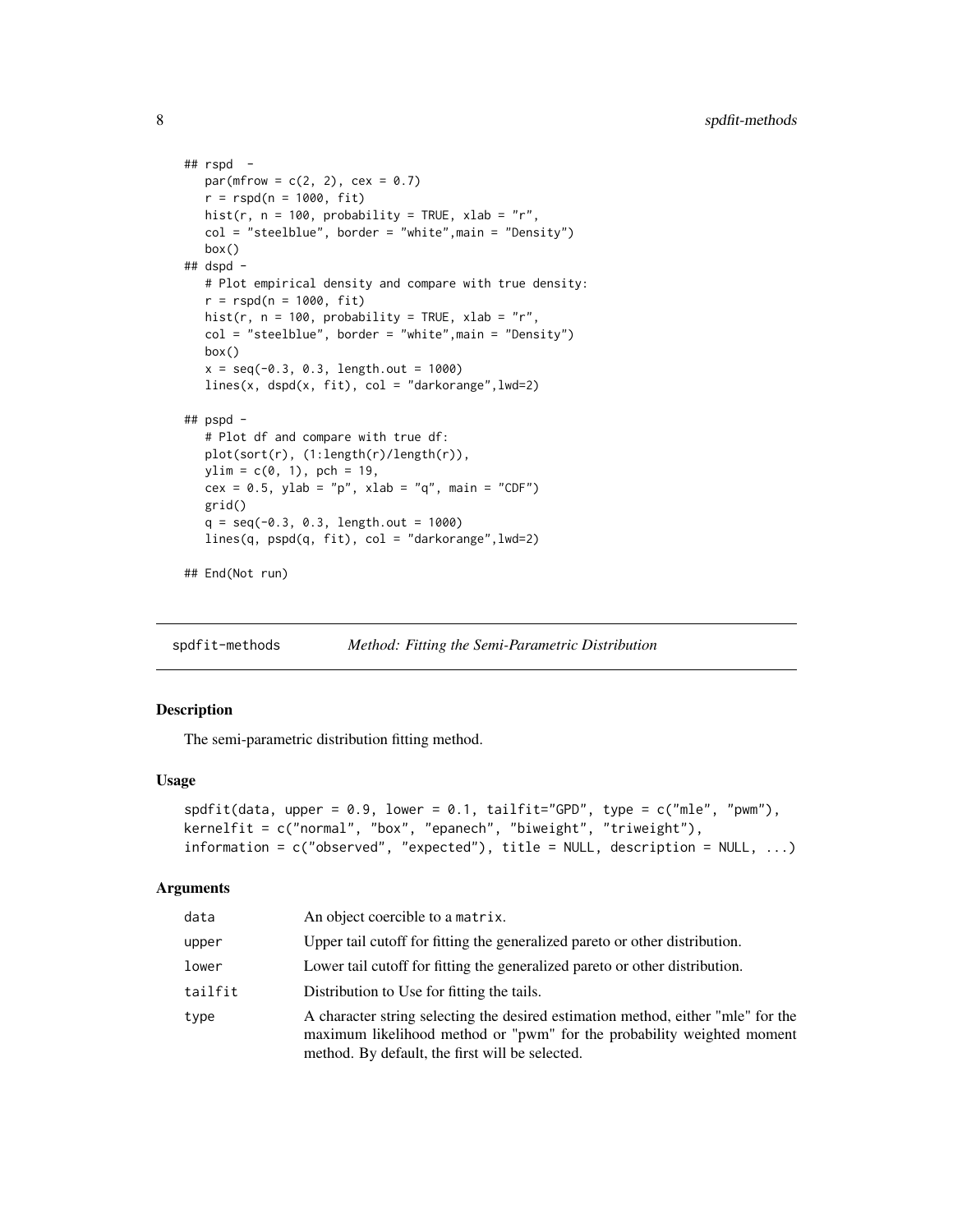# <span id="page-8-0"></span>spdfit-methods 9

| kernelfit   | Type of kernel to fit to the interior of the distribution.                                                                                                                                                                                                     |
|-------------|----------------------------------------------------------------------------------------------------------------------------------------------------------------------------------------------------------------------------------------------------------------|
| information | Whether tail distribution standard errors should be calculated with "observed" or<br>"expected" information. This only applies to the maximum likelihood method;<br>for the probability-weighted moments method "expected" information is used if<br>possible. |
| title       | A character string which allows for a project title.                                                                                                                                                                                                           |
| description | A character string which allows for a brief description.                                                                                                                                                                                                       |
|             | Control parameters and plot parameters optionally passed to the optimization<br>and/or plot function. Parameters for the optimization function are passed to<br>components of the control argument of optim.                                                   |

# Value

Returns an object of class [SPD](#page-4-1).

# Examples

```
## Not run:
library(MASS)
x<-SP500/100
fit<-spdfit(x)
show(fit)
#plot(fit,which="all")
```
## End(Not run)